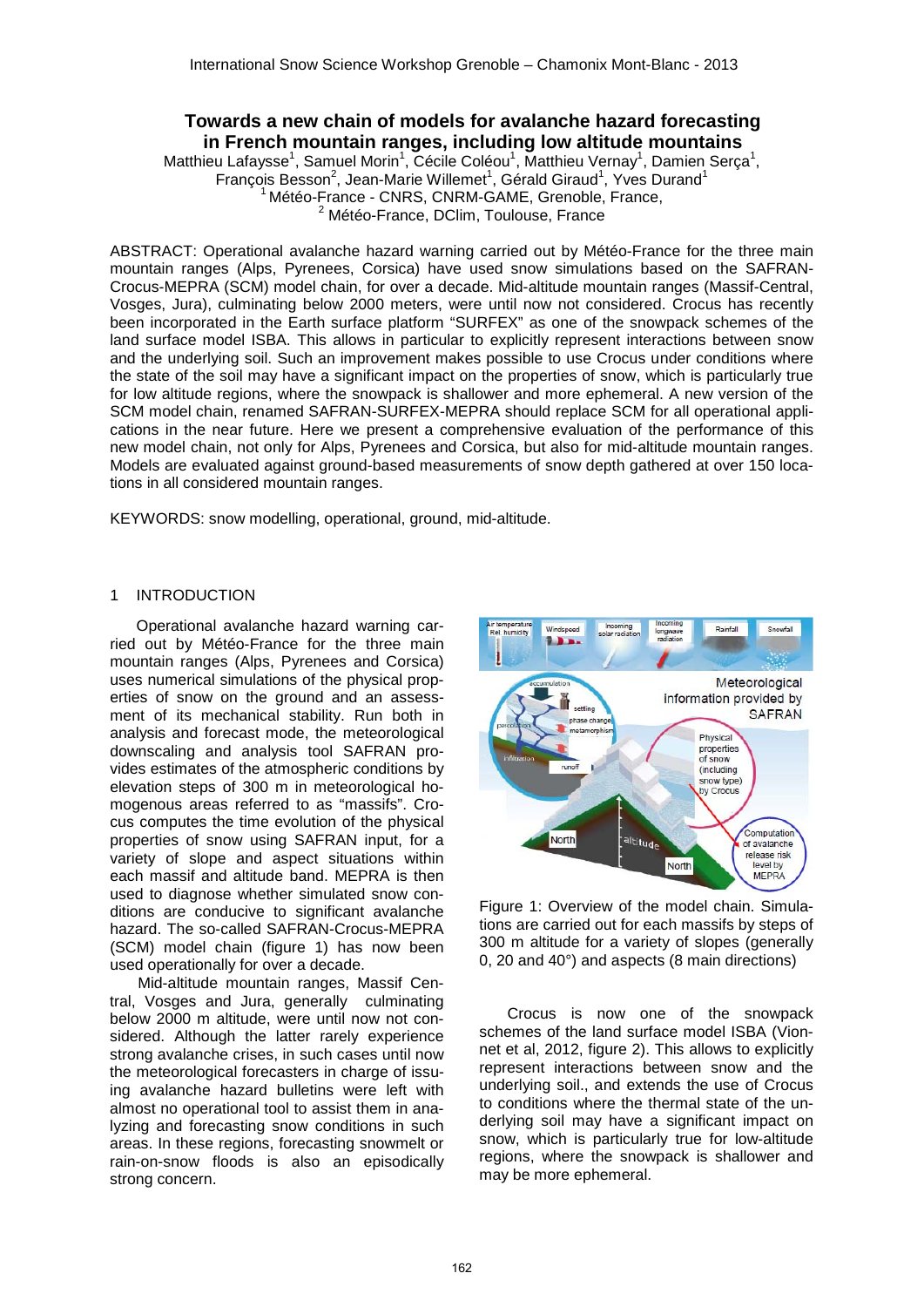

Figure 2: Overview of SURFEX/ISBA-Crocus model structure. The main novelty with respect to the stand-alone Crocus version is the explicit coupling with the ISBA multi-layer ground scheme.

Figure 4: Snowdepth bias (top) and RMS error (bottom) for the 83 alpine stations sorted by department.



Figure 3: Map of French departments and of snowdepth measurements stations used for evaluation (red circles)

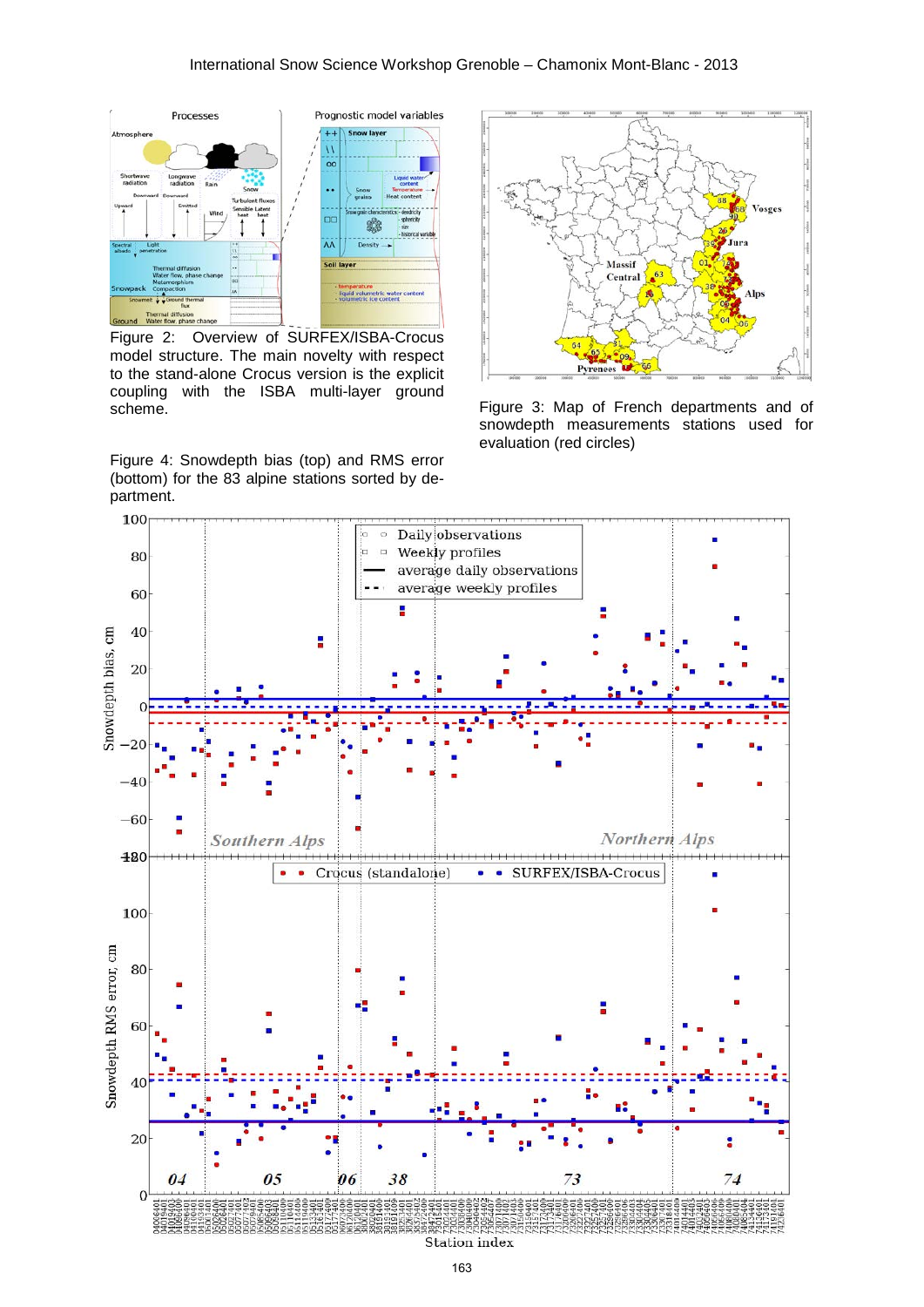#### 2 DATA

Total snowdepth simulated by the SAFRAN-Crocus model chain was compared to local measurements over all French massifs. The simulated snowpack is expected to represent the average conditions at the massif scale (typically 200 km²) for a given altitude, whereas point scale measurements describe a snowpack affected by numerous local effects (spatial heterogeneity of precipitation, snow drift, modification of incoming radiation by the local topography, etc.). This can be somewhat circumvented by performing evaluations on a large number of stations and seasons. For this, 83 stations have been selected in the Alps, 30 stations in the Pyrenees, and 47 stations in the mid-altitude mountains (figure 3). Altitudes range from 800 to 3000 meters. The maximum evaluation period is 1980-2012 (between October and June), but most stations have only a limited availability of data over this period.

#### 3 RESULTS IN THE ALPS

As illustrated by figure 4, the old standalone version of Crocus (red), and the new version implemented in SURFEX (blue) present a similar average performance over the Alps. In most cases, both simulations are very close (example figure 5) and in the general case, the very high spatial variability of scores does not allow to conclude for a better model than another. However, for some seasons and stations, particulary with relatively thin snowpacks, some significant differences occur at the beginning of the season and can be explained by the different ground heat fluxes (example figure 6).



Figure 5: Simulated and observed snowdepth at Bellecote (73)



Figure 6: Simulated and observed snowdepth and snow water equivalent at Larche (04)

The bias exhibits a geographical pattern with an underestimation of snow depth in Southern Alps and an overestimation in Northern Alps. This might be linked with the very different climate of these regions (much drier and warmer in the South), but also with the different number of meteorological stations used in SAFRAN analysis.

The RMS error is much lower over the daily regular stations network (circles, solid line for average) than over the occasional sites of snow profiles (squares, dash line for average).

### 4 RESULTS IN MID-ALTITUDE MASSIFS

Results in mid-altitude massifs do not exhibit a systematic bias. The RMS error is low (less than 10 cm for 28 stations). It is of course influenced by lower average snowdepths than in the Alps. However, the Nash-Sutcliffe-Efficiency for all the data is also very satisfactory (0.67) compared to the value for the Alps (0.77). In these regions with thinner and transient snow covers, it probably means than the simulated heat flux at the soil-snow interface is realistic.

All these results were based on meteorological forcing from SAFRAN reanalysis. In realtime, the SAFRAN analysis does not include a number of meteorological stations from the Meteo-France climatological network. In some areas where the number of available meteorological stations is critical, the performance of the SAFRAN-Crocus chain is lower in real-time (figure 8). This problem should not affect Northern Alps where a dense observation network is available in winter thanks to collaboration with ski resorts.